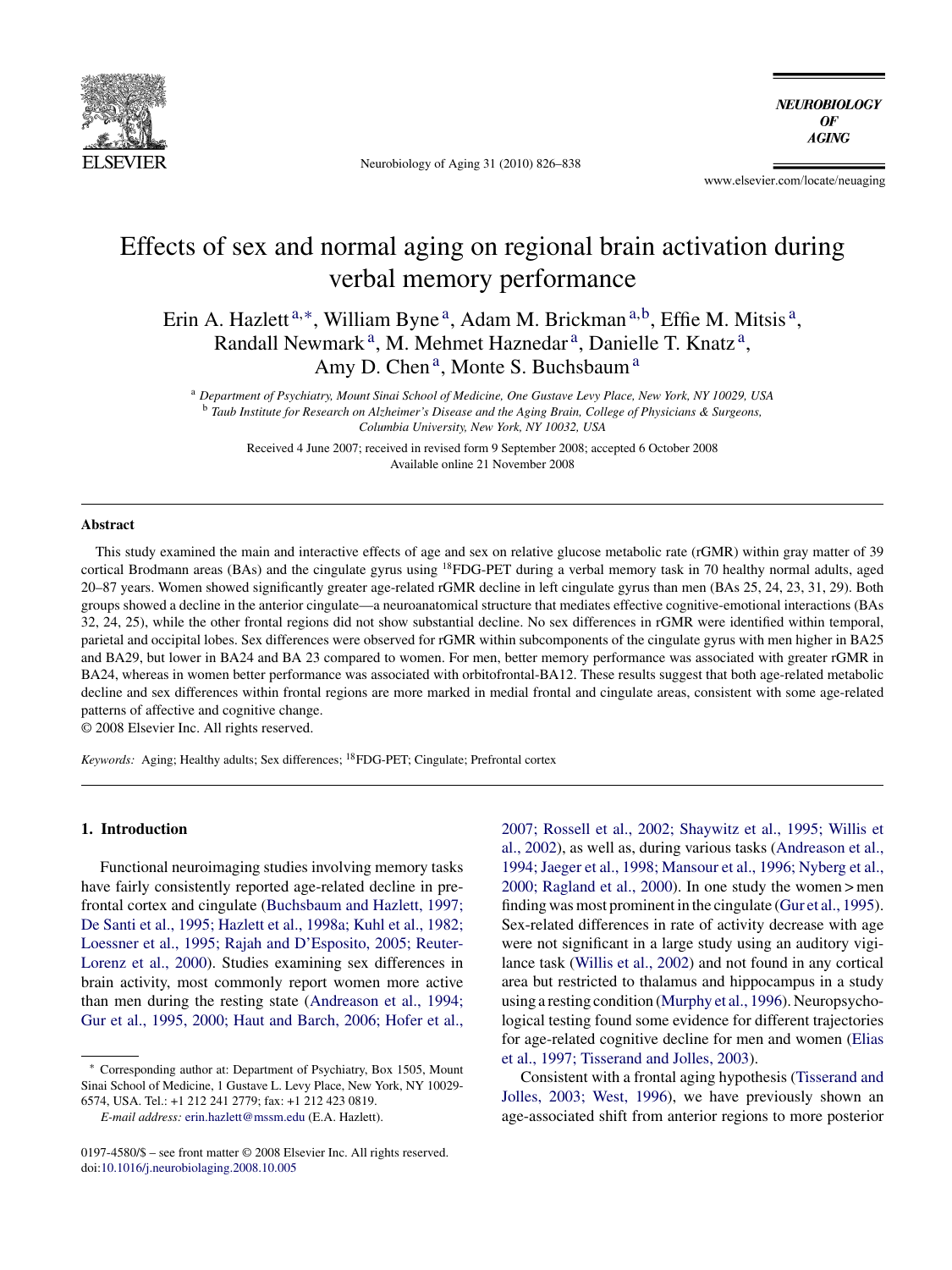regions of the frontal lobe in healthy individuals performing a verbal learning task [\(Brickman et al., 2003; Hazlett et al.,](#page--1-0) [1998a\).](#page--1-0) Moreover, in a review of functional neuroimaging studies of normal aging, [Cabeza \(2001\)](#page--1-0) described consistent findings of either lower activation or absent activation in older normal adults compared to younger adults during tasks of episodic encoding or semantic retrieval. Areas of the frontal lobe were particularly involved, including anterior cingulate/medial frontal lobe (Brodmann area (BA) 24 and 32), dorsolateral prefrontal cortex (BA 44, 45, and 46), orbital frontal lobe (BA 47), and lateral frontal lobe (BA 6, 8, and 10). A more recent review also concluded that there are region-specific changes in prefrontal cortex function with

Evidence from neuropsychological studies of normal aging suggest selective decreases in executive functioning, the cognitive processes involved in complex goal-directed behavior, planning, and cognitive flexibility ([Ardila and](#page--1-0) [Roselli, 1989; Daigneault et al., 1992; MacPherson et al.,](#page--1-0) [2002; Whelihan and Lesher, 1985\),](#page--1-0) which are thought to be mediated by the frontal lobe [\(Elliott, 2003\)](#page--1-0) and by frontalsubcortical circuitry ([Alexander et al., 1986\).](#page--1-0) These cognitive changes may be reflective of selective loss of neural tissue ([Bartzokis et al., 2001; Bartzokis, 2003; Resnick et al., 2000\)](#page--1-0) and/or a shift in brain networks or metabolism from more anterior networks to more posterior ones [\(Brickman et al.,](#page--1-0) [2003; Hazlett et al., 1998a\).](#page--1-0)

age [\(Rajah and D'Esposito, 2005\).](#page--1-0)

In the present study, a modification of the California Verbal Learning Task (CVLT; [Delis et al., 1987\)](#page--1-0) was used to examine simultaneous memory performance and regional brain metabolism in men and women across the lifespan. On a similar verbal learning task, younger adult participants performed better than older adults, and sex differences in verbal memory performance increased with age with women performing better than men ([Bleecker et al., 1998\).](#page--1-0) Other sex differences in verbal task performance have been reported and indicate better scores in women [\(Ragland et al., 2000\).](#page--1-0) Using the CVLT, [Kramer et al. \(1998\)](#page--1-0) found that women consistently performed better than men on immediate and delayed free recall and used a semantic-clustering strategy more than men. The modified version used here is ideal for studying regional metabolic correlates of normal aging and sex differences because it can be adapted for the 32 min radiotracer uptake period. Furthermore, because the task comprises stimuli from four semantic exemplars, there is a higher-order executive demand for successful performance and analyses of both recall and performance strategy can be carried out.

The purpose of the current study was to advance over earlier largely negative studies of sex difference in aging by employing a task of known sensitivity to both aging and sex effects (verbal memory performance) across the lifespan with FDG-PET. It is an novel extension of our previous work with this cohort of healthy volunteers ([Brickman et al.,](#page--1-0) [2003; Hazlett et al., 1998a\)](#page--1-0) where we showed frontal lobe metabolic and verbal memory performance declines with normal aging, a correlation between good cognitive performance and greater metabolism in posterior regions in older individuals, and a relative age-related shift marked by less caudate metabolism and greater putamen metabolism. In the present study, we make a comprehensive analysis of relative glucose metabolic rate (rGMR) within the gray matter of cortical regions approximating 39 cortical Brodmann areas (BAs). Although we examined regional metabolism differences, we focused in particular on prefrontal and cingulate regions, as these areas seem to be particularly vulnerable to the effects of age. We hypothesized (a) marked age-related decline in frontal lobe metabolism, particularly in dorsolateral and medial/cingulate areas, in the context of relative "sparing" of other lobes; (b) men and women would exhibit different patterns of rGMR in prefrontal cortex and cingulate regions given that they may employ different strategies for task performance (e.g., semantic clustering vs. serial ordering) and frontal and especially medial frontal regions may differ in hormone responsiveness; and (c) men and women would exhibit different regional patterns of age-related decline in rGMR.

#### **2. Methods**

#### *2.1. Study participants*

Seventy right-handed, healthy normal adults (age range = 20–87) participated in this study. They were recruited through advertisements in the community. There were five men and five women within each of seven consecutive decades from 20 s through to 80 s (men: mean age =  $54.5$ , S.D. = 20.1; women: mean age = 54.4, S.D. = 20.4; mean age for men and women within each of the seven decades also did not significantly differ). Inclusion criteria included a minimum of a high school education and English as the primary language. The study protocol was explained and all participants signed an informed consent approved by the Institutional Review Board of Mount Sinai School of Medicine describing the purpose of the study, the tests performed, and the risks involved. Participants were reimbursed for their time, completed a medical and psychiatric examination and were evaluated with a structured psychiatric interview (Comprehensive Assessment of Symptoms and History; [Andreasen et al., 1992\).](#page--1-0) Exclusion criteria included neurologic disorders, history of head injury with loss of consciousness greater than 5 min or with neurocognitive sequelae, mental retardation, or medical illness associated with significant neurocognitive impairment, history of treatment with psychoactive medication, any history of substance abuse or dependence, psychiatric illness, family history (first-degree relatives) of psychiatric illness or substance abuse/dependence, and positive urine test for drugs of abuse on the day of the PET scan. Participants were within normal limits for intelligence based on the Wechsler Adult Intelligence Scale Revised [\(Wechsler, 1981\)](#page--1-0) and a detailed